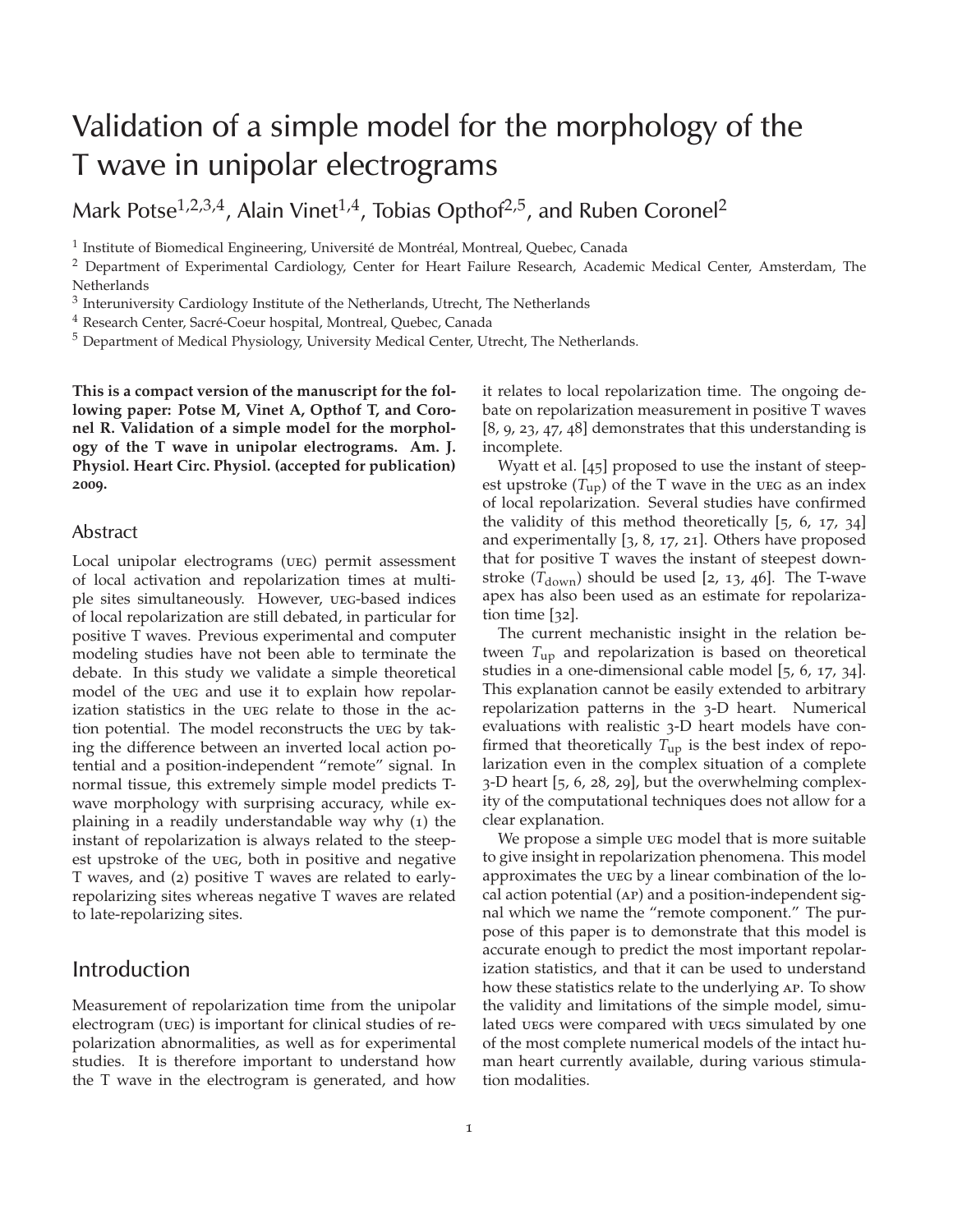

**Figure 1:** *Anatomy of the heart model used in this study. Ventricular and atrial cavities as well as the aorta were filled with blood. Atrial myocardium was included as a passive conductor.*

### Materials and Methods

Action potentials were simulated with a large-scale computer heart model that has been described and validated previously [27, 38]. This model has anisotropic myocardium with transmurally rotating fiber orientation. Sinus rhythm was mimicked by stimulating the ventricles at the early activation sites published by Durrer et al. [12, 19]. Propagating ap were computed at 15 million points in the ventricular myocardium with a monodomain reaction-diffusion equation, based on ionic currents computed with the TNNP model for the human ventricular myocyte [37], which distinguishes endocardial, mid-myocardial, and epicardial cells. Differences between the left ventricle (LV) and right ventricle (RV)  $[11, 43]$  were implemented as detailed in table 1.

The anatomy of the model is illustrated in figure 1. The atria were not activated, but were included in the simulation of electrograms to allow the reference potential to be set to zero at the roof of the right atrium [27]. Ventricular and atrial cavities were filled with blood.

Two different models were used for the computation of electrograms: a "realistic model" and a "simple model."

### realistic model

Let  $V_m(\mathbf{x}, t)$  be the membrane potential at time *t* and position **x** (boldface symbols are used to indicate vector quantities). The local ueg according to the realistic model,  $\phi_e$ (**x**, *t*), was computed from  $V_m$  throughout the heart by solving the bidomain equation [27, 41] in the form of equation (9) given in the Appendix, with the additional condition that  $\phi_e(y, t) = 0$  at the reference electrode site, **y**, in the right atrium. By solving this equation,  $\phi_e(x, t)$  was obtained at 35 million model points in the ventricular myocardium, atria, connective tissue, and intracavitary blood. Details of the solution methods used are given in previous work [27]. To allow analysis of temporal derivatives, error tolerance levels were chosen 100 times lower than previously reported [27]. To limit the consequent increase in computation time, we chose a lower spatial resolution of 0.25 mm for computation of both ap and electrograms. The resulting errors in propagation velocity were compensated by choosing 15 % higher values for the conductivity in the intracellular domain. Nominal conductivity values were taken from literature [31]. The adapted conductivities were  $g_{\text{eT}} = 0.12$ ,  $g_{\text{eL}} = 0.30$ ,  $g_{\text{iT}} = 0.035$  and  $g_{\text{iL}} = 0.33$  Siemens/m, with subscript 'e' for the extracellular domain, 'i' for the intracellular domain, 'T' for transverse, and 'L' for longitudinal. The intracavitary blood had conductivity 0.6, connective tissue and atrial myocardium 0.2 Siemens/m.

#### simple model

We define  $S(x, t)$ , the simple model for the ueg at a point **x** as a function of time *t*, as the difference between a position-dependent "local component,"  $L(\mathbf{x}, t)$ , and a position-independent "remote component," *R*(*t*):

$$
S(\mathbf{x}, t) = L(\mathbf{x}, t) - R(t) \tag{1}
$$

The names of these components reflect that  $L(\mathbf{x}, t)$  is completely determined by local activity, while *R*(*t*) is dominated by remote activity. The local component,  $L(\mathbf{x}, t)$ , is defined as a scaled mirror image of the local membrane potential:

$$
L(\mathbf{x},t) = -\frac{g_i}{g_i + g_e} V_m(\mathbf{x},t)
$$
 (2)

where  $g_e$  and  $g_i$  represent the conductivities of the extracellular and intracellular domains, respectively. For the simple model, these conductivities are assumed to be isotropic. The rationale for equation (2) is given in the Appendix. The remote component is obtained by comparison to  $\phi_e$ (**x**, *t*) computed by the realistic model, as follows. First we compute a residual signal,  $r(\mathbf{x}, t)$ , for each location

$$
r(\mathbf{x},t) = L(\mathbf{x},t) - \phi_{\mathbf{e}}(\mathbf{x},t). \tag{3}
$$

This signal contains the effects of anisotropy, inhomogeneities, and tissue boundaries, but it is dominated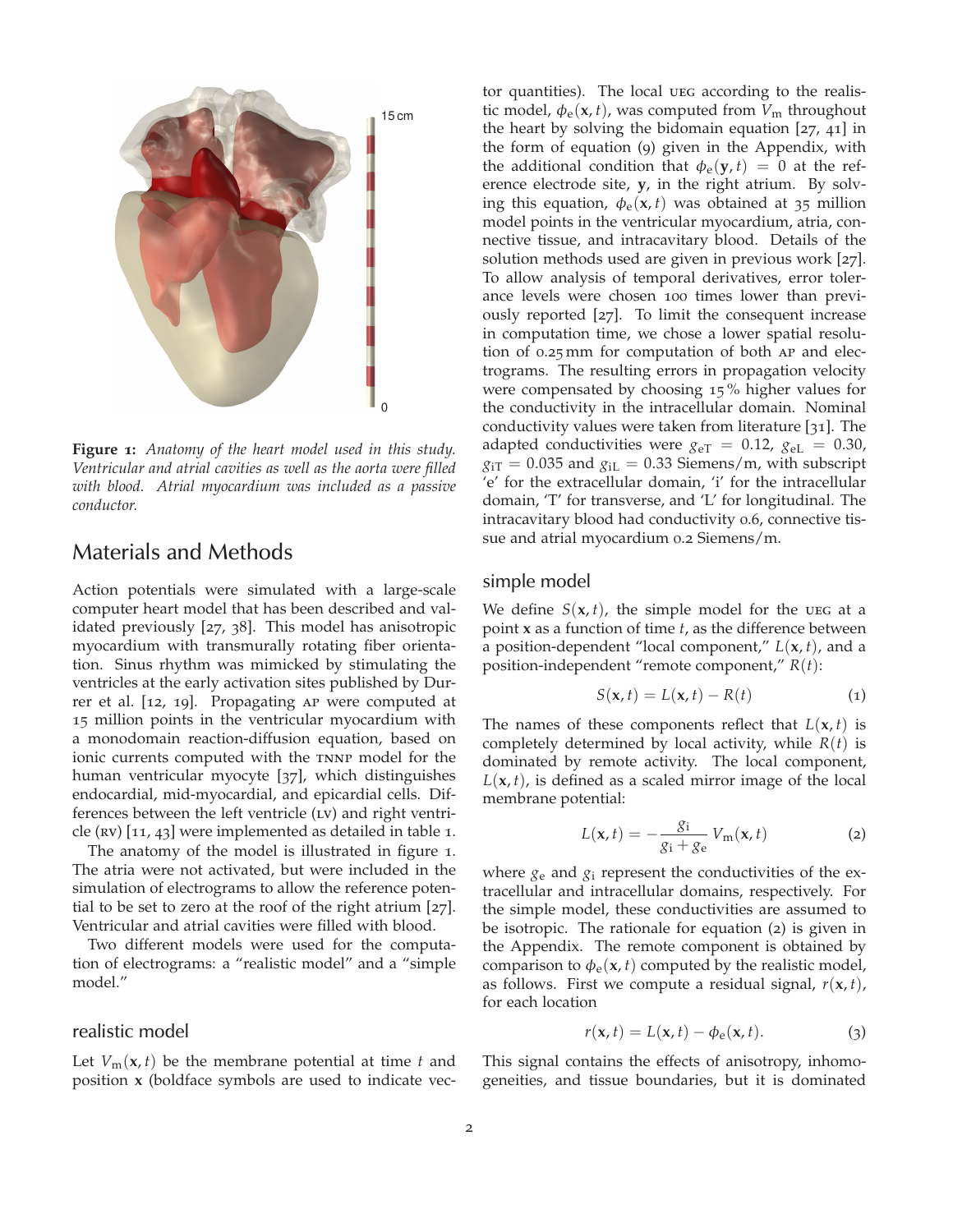**Table 1:** *Selected parameters of the ionic model and APD of isolated cells.*

|                         | LV epi | LV M  | LV+RV endo | <b>RV M</b> | RV epi |  |
|-------------------------|--------|-------|------------|-------------|--------|--|
| $Gto$ (nS/pF)           | 0.294  | 0.294 | 0.073      | 0.504       | 0.882  |  |
| $G_{\text{Ks}}$ (nS/pF) | 0.245  | 0.062 | 0.245      | 0.112       | 0.490  |  |
| $APD$ (ms)              | 272    | 324   | 275        | 303         | 244    |  |

Parameter values that are different from the original TNNP model [37] are printed in bold type. The affected parameters are the maximal conductances of the transient outward current ( $G_{to}$ ) and the slow delayed rectifier current ( $G_{Ks}$ ) [37]. APD = action potential duration at steepest downstroke of the AP. APD was measured at 1000 ms cycle length. Units are nS = nanoSiemens, pF = picoFarad, ms = millisecond.

by the differential effect of activity throughout the myocardium on the positive (exploring) and negative (reference) electrodes. To single out the global effect, we take the average,  $R(t)$ , of  $r(x, t)$  obtained from a large number of different locations **x**. We assume that local effects cancel out in averaging. We will show that  $r(\mathbf{x}, t)$ from different sites are similar, so that approximating them by the average  $R(t)$  has little effect on  $S(\mathbf{x}, t)$  even if this assumption is incorrect. Alternatively, *R*(*t*) can be computed directly from membrane potentials throughout the heart. A derivation based on lead field theory [14, 15, 20], is presented in the Appendix.

To facilitate the discussion, we introduce a signal *V*<sup>R</sup> that can be compared to membrane potentials:

$$
V_{R}(t) = -\frac{g_{i} + g_{e}}{g_{i}} R(t)
$$
 (4)

In the Appendix we demonstrate that  $V_R(t)$  can be considered as a (weighted) average of  $V_m(\mathbf{x}, t)$  over the surface that bounds the myocardium.

We now reformulate our definition of the simple model as follows:

$$
S(\mathbf{x},t) = -\frac{g_i}{g_i + g_e} \left[ V_m(\mathbf{x},t) - V_R(t) \right] \tag{5}
$$

For the fraction  $g_i/(g_i+g_e)$  the value 0.25 was chosen. This value is close to the ratio  $g_{iT}/(g_{iT} + g_{eT})$  in the realistic model. This model is based on ideas that were independently published by Colli Franzone et al. [6] and by us [28], and is similar to a ueg model derived by Geselowitz [15] (see Appendix).

It is important to note that the two components of the simple model, *L* and *R*, have no direct physical meaning, i.e. they do not correspond to signals that can be observed independently. Only the difference between the two is meaningful.

### statistics

The  $AP$  and  $UEG$  were analyzed at  $10^4$  randomly selected sites throughout the ventricular myocardium. From each simulated AP, repolarization time  $(T_R)$  and the instant of 90 % repolarization (T90) were determined and used as reference timings.  $T_R$  was defined as the instant of minimum first derivative (steepest downstroke) of the AP. In addition, the activation time  $T_A$  was defined as the instant of maximum first derivative (steepest upstroke) of the AP. Action potential duration (APD) was computed as  $T_R - T_A$ .

From the ueg at the same location we determined  $T_{\text{up}}$ and  $T_{\text{down}}$ , the instant of the T-wave apex ( $T_{\text{apex}}$ ) [32], and the instant of minimum second derivative  $(T_{d2})$ , which has recently been reported to be related to T90 [5]. First, T-wave signs were determined. There is a continuous spectrum of positive, biphasic, and negative T waves in the ueg. To classify T waves as positive or negative, we evaluated the area under the electrogram, from 50 ms after the end of depolarization (the latest  $T_A$ ) to the end of the simulation. A T wave was considered positive when the positive area exceeded the negative area.  $T_{\text{up}}$  and  $T_{\text{down}}$  were evaluated as the instants of maximum and minimum first derivative of the ueg, respectively, in the interval from 50 ms after the end of depolarization to the end of the simulation. For positive T waves,  $T_{down}$  was evaluated in the interval from *T*up to the end of the simulation. The repolarization markers are illustrated in figure 2. Analysis of the ueg was the same for the Simple and Realistic models. All statistics were determined automatically by a computer program. No manual corrections were made.

Computation and analysis of φ<sup>e</sup> and *S* was done at a 1-ms sampling rate. Therefore, timing results are expressed with 1-ms accuracy.

The difference between the realistic and simple UEGS at a site **x** was quantified using the relative difference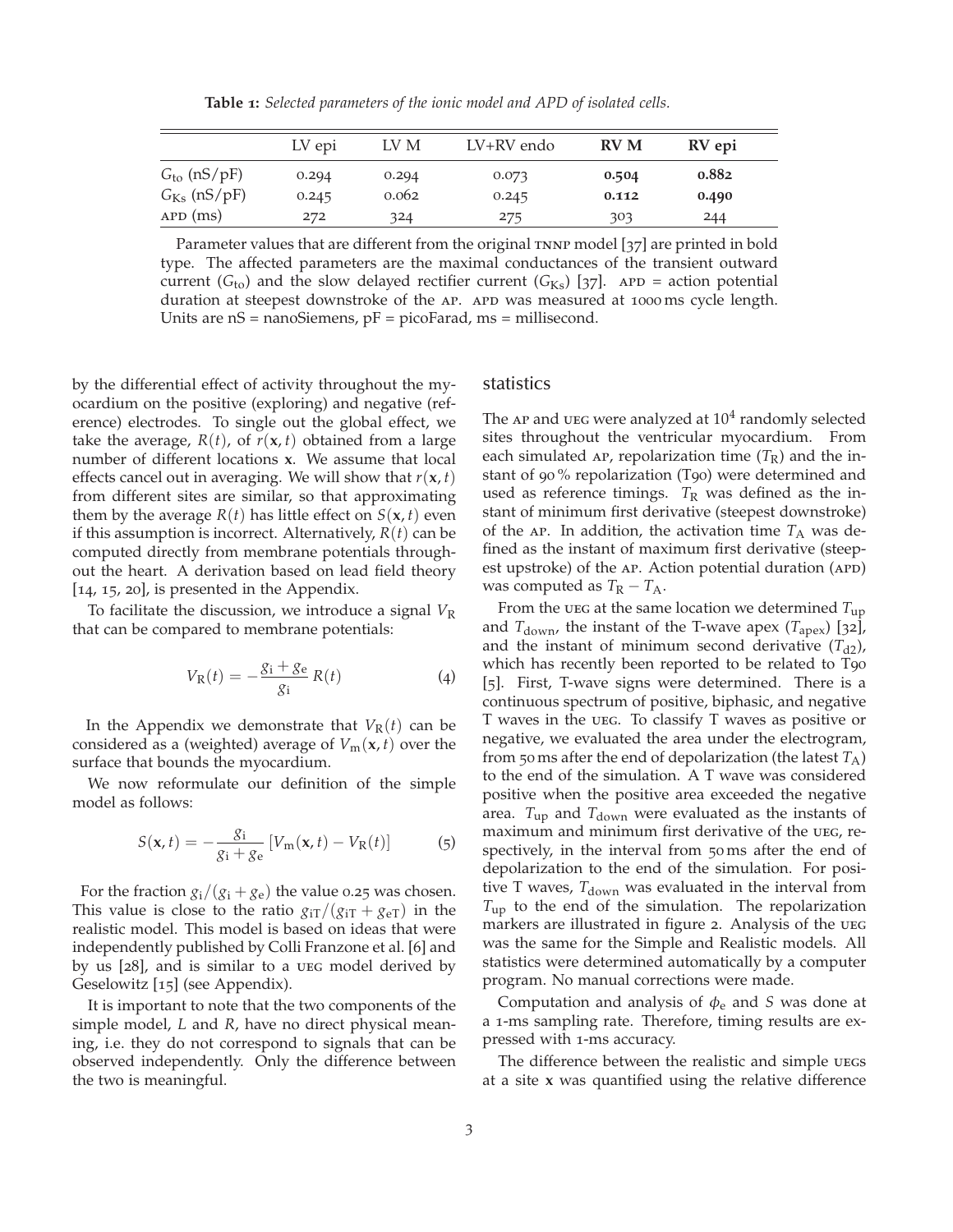

**Figure 2:** *A,C: Simulated UEG with illustration of the repolarization indices used; see text for their definitions. B,D: Simulated AP at the same locations as A and C, respectively, illustrating the reference markers. The dashed line in each panel marks the local T*R*.*

 $(RD)$  [40] defined as

$$
RD(\mathbf{x}) = \sqrt{\frac{\sum_{t} (S(\mathbf{x}, t) - \phi_{e}(\mathbf{x}, t))^{2}}{\sum_{t} \phi_{e}(\mathbf{x}, t)^{2}}}
$$
(6)

where the time index  $t = 1, \ldots, 500$  ranges over all samples (depolarization and repolarization). The RD is a dimensionless measure of the difference between two signals (*S* and  $\phi_e$  in our case); it is zero if the signals are identical.

### Results

### Predictions of the realistic model

To show the rationale for developing the simple model, we briefly review results obtained with the realistic model. These results summarize and expand previously reported findings [28, 29] and confirm results from studies with smaller-scale models [5, 6, 17, 34].

Figure 3 shows a representative sample of uegs from the ventricular myocardium. Local repolarization times  $(T_R)$  are indicated with solid dots in the electrograms. These are invariably located on the upslope of the T wave.

In sinus rhythm, positive T waves were found in 44 % of the analyzed positions (table 2). Their average  $T_R$  was 40 ms earlier than that of negative T waves. In figure , panel A, T<sub>R</sub> distribution is shown separately for positive and negative T waves. Clearly, positive T waves are generally associated with earlier repolarization than



**Figure 3:** *Simulated UEGs (realistic model) from various sites in the ventricular myocardium. Local T*<sup>R</sup> *are indicated with solid dots; local T90 with circles.*

**Table 2:** *Comparison of repolarization indices*

|                                  | positive T        | negative T                |
|----------------------------------|-------------------|---------------------------|
| N                                | 4376 (44 %)       | $5624(56\%)$              |
| $T_{\rm up}-T_{\rm R}$           | $-0.1 \pm 2.3$ ms | $0.7 \pm 1.8 \,\text{ms}$ |
| $T_{\text{down}} - T_{\text{R}}$ | $28.7 \pm 8.1$ ms | n.a.                      |
| $T_{d2}$ -T <sub>90</sub>        | $-2.6 \pm 1.4$ ms | $-2.5 \pm 2.3$ ms         |
| $T_{apex}$ -T90                  | $2.8 \pm 1.9$ ms  | $-29.0 \pm 10.7$ ms       |

*N* = number of measurement locations.

Values are mean  $\pm$  standard deviation.

negative T waves. There is overlap between the distributions, reflecting the fact that repolarization time is associated with a continuous spectrum of T-wave configurations from entirely positive, through biphasic, to entirely negative. This is illustated in panel B of figure , using (signed) T-wave area as a single parameter to describe the configuration.

The performance of  $T_{\text{up}}$  in sinus rhythm is illustrated in figure , panel C. On 1000 points shown in the figure, 8 outliers are seen; the other points lie within a few milliseconds from the identity line.

The performance of  $T_{\text{up}}$ ,  $T_{\text{down}}$ ,  $T_{\text{d2}}$ , and  $T_{\text{apex}}$  on a sample of  $10^4$  randomly chosen sites throughout the ventricular myocardium, in sinus rhythm, is summarized in table 2. The table shows that  $T_{up}$  is a very accurate substitute for  $T_R$ . An alternative for  $T_{up}$  in positive T waves, T<sub>d2</sub> predicts T90 reasonably well. In positive T waves, the performance of *T*apex is similar to that of  $T_{d2}$  but with an opposite bias, whereas  $T_{down}$  performs very poorly.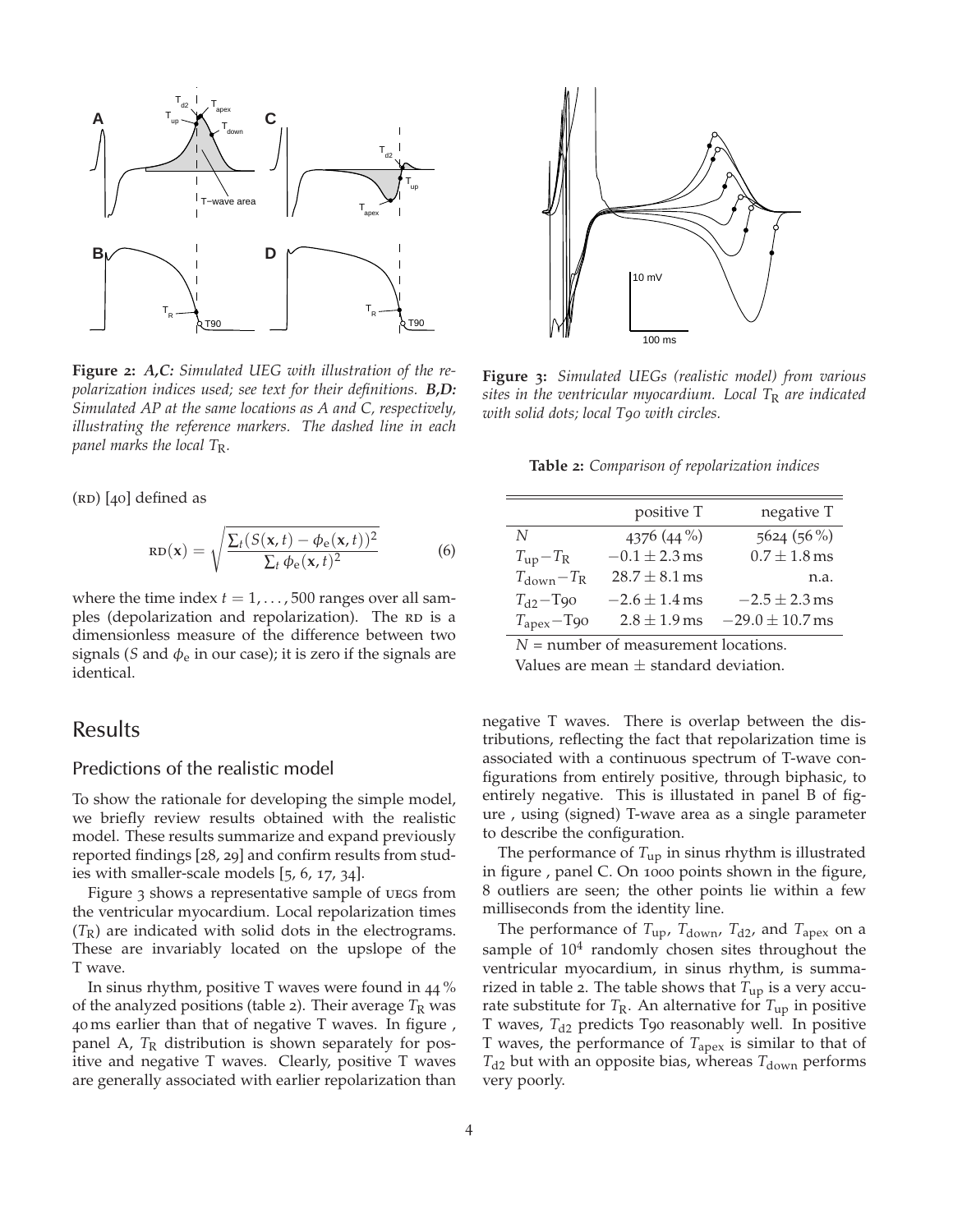

**Figure 4:** *A: Distribution of T*<sup>R</sup> *for positive T waves (black* bars) and for negative T waves (white bars);  $N~=~10^4$ . *B***:** *scatter plot demonstrating the correlation between*  $T_R$  *and T-wave area; N* = *1000. Three insets show typical UEGs whose T*<sup>R</sup> *are indicated with vertical lines. The horizontal axis is the same as in panels A and C. C: scatter plot demonstrating the correlation between*  $T_R$  *and*  $T_{up}$ *;*  $N = 1000$ *.* 

Pacing in the left ventricular apex caused repolarization to move predominantly from apex to base. This led to 85 % positive T waves and increased the difference in average  $T_R$  between positive and negative  $T$  waves to 70 ms. The accuracy of  $T_{\rm up}$ ,  $T_{\rm down}$ , and  $T_{\rm apex}$  as predictors for repolarization time was not affected (changes less than 1 ms). In a model with uniform intrinsic APD (all cells set to type endocardial; see table 1) 49 % of the T waves was positive and the difference in average  $T_R$ between positive and negative T waves was reduced to 31 ms (from 40 ms in sinus rhythm), but the accuracy of the repolarization indices was again not affected.

#### Remote component for the simple model

Residuals *r*(**x**, *t*) computed according to equation (3) for 100 randomly chosen myocardial sites are plotted in figure 5, panel A, together with their average. Although individual signals differ, the average gives a reasonable estimate of their individual shapes, especially during repolarization. To obtain a smooth signal, we used the average *R* from 10<sup>4</sup> randomly chosen sites to compute uegs with the simple model.

#### Validation of the simple model

Examples of uegs computed according to the simple model (equation 5) are shown in figure 5, panels B–E. These examples were chosen to illustrate a representative set of relative differences  $(RD)$  between the simple and realistic models. Figure 5, panel F, shows that the vast majority of the 1000 sampled sites had acceptable RD values. As expected with this highly simplified model, there were several bad matches as well. These typically occurred in thin trabeculae, where realistic uegs have small amplitudes and are more influenced by remote activity. The simple model cannot account for this. The simple and realistic models agreed on the polarity of the T wave in 90 % of the analyzed positions ( $N = 10<sup>4</sup>$ ).

The performance of the simple model was similar for different activation and repolarization sequences. Whereas for sinus rhythm the median RD was 0.29  $(N = 1000)$ , it was 0.23 for apical pacing and 0.31 for left ventricular epicardial pacing. In a model with uniform intrinsic  $APD$ , the median RD was 0.32 for sinus rhythm.

### Insights from the simple model

Figure 6 (upper two rows) shows how the UEG is constructed according to the simple model. The UEG is computed as the inverted and downscaled difference between  $V_m$  and  $V_R$  (equation 5); it is positive when  $V_m$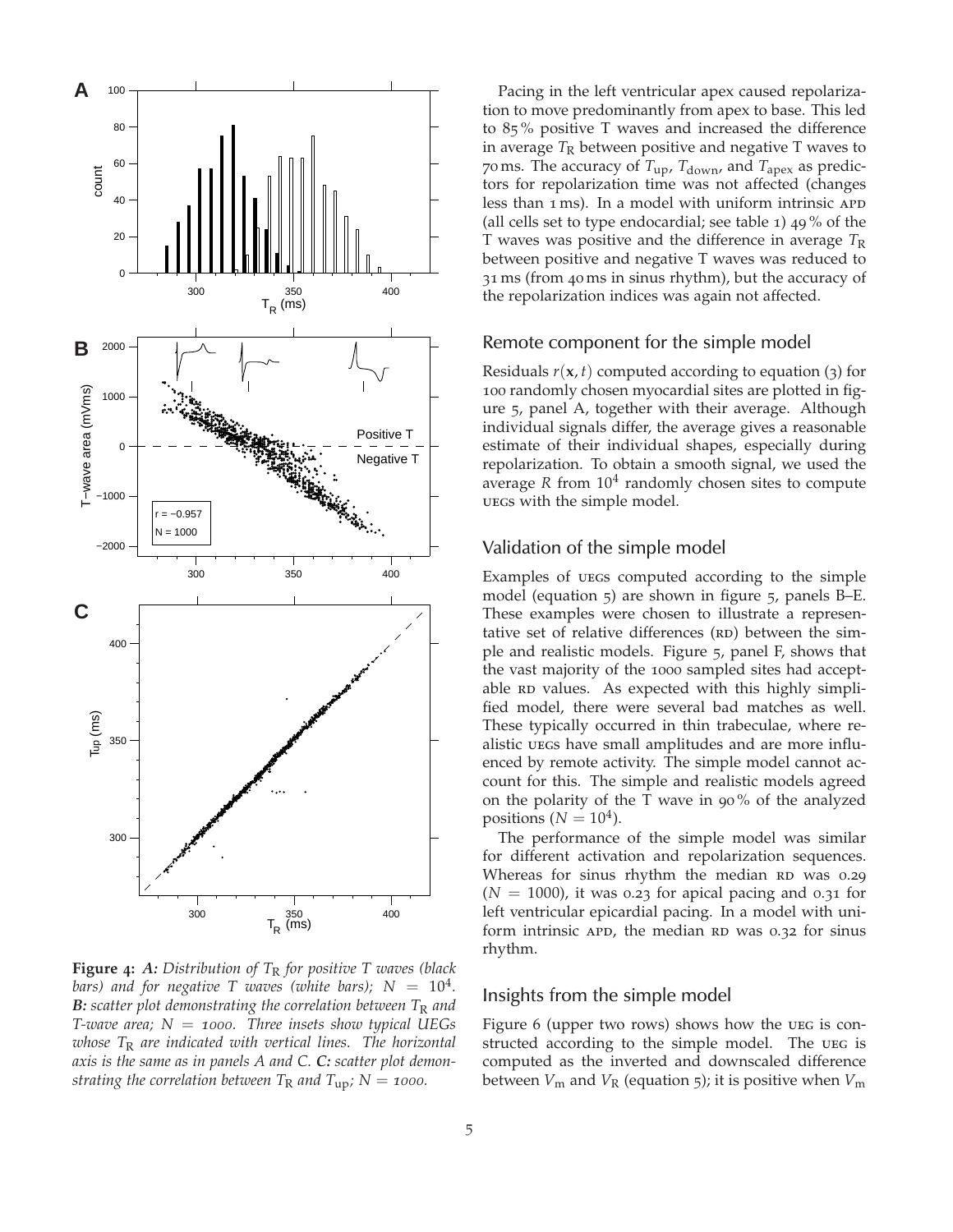

**Figure** 5: Panel A: Determination of the remote component R. Gray lines:  $r(x, t)$ *computed for 100 individual sites. Black line: average of these 100 signals. Panels B–E: UEG computed with the simple model (black) compared to the realistic model (gray). Positions were selected to show: (B) the best match; (C) a median match with positive T wave; (D) a median match with negative T wave; and (E) the worst match. The vertical axis gives potential (mV). Each panel gives the corresponding relative difference (RD). Panel F: frequency distribution of RD values over a sample of 1000 comparisons. The last bin represents RD* ≥ 3*.*

is more negative than  $V_R$  (blue area) and negative when  $V_m$  is more positive than  $V_R$  (red area). Thus, positive T waves must occur at early-repolarizing sites.

The third row of signals in figure 6 shows how the simple model compares to the realistic model.

The fourth row in figure 6 shows how the simple model can help us to understand the proposed repolarization indices  $T_{\text{up}}$  and  $T_{\text{down}}$ . It shows the temporal derivatives of the  $V_m$  and  $V_R$  signals. We will use the notation *V*˙ to indicate the temporal derivative *dV*/*dt*. A dashed trace shows  $\dot{V}_R$  and a solid trace shows  $\dot{V}_m$ . The minimum of  $V_{\rm m}$  defines  $T_{\rm R}$ , which is indicated by a red vertical line. Coincident with this line is a dashed black vertical line, which indicates  $T_{\text{up}}$ , the instant of maximum *S*. The (near) equality of  $T<sub>R</sub>$  and  $T<sub>up</sub>$  can be understood by observing that the maximum of  $\dot{S}$ , which is proportional to  $\dot{V}_{\rm R} - \dot{V}_{\rm m}$ , always occurs near minimum  $V_{\rm m}$ , due to the soft slopes of  $V_{\rm R}$ . Thus, in normal tissue, the remote component does not perturb *T*up much.

The fifth row in figure 6 shows  $\dot{S}$  itself. Its extrema, which define  $T_{\text{up}}$  and  $T_{\text{down}}$ , occur near the minima of *V*<sup>m</sup> and *V*R, respectively, but generally do not coincide exactly with these.

 $T_{\text{down}}$  occurs where the difference  $\dot{V}_{\text{R}} - \dot{V}_{\text{m}}$  is most negative. At very early repolarizing sites (panel A in figure 6)  $T_{down}$  occurs well after the end of the local  $AP$  and corresponds with the minimum in  $\dot{V}_R$ . At less early sites, it still occurs after the end of the ap, because  $\dot{V}_{\rm R}$  can only dominate the difference when  $V_{\rm m}$  is nearly back at resting potential. At sites with intermediate repolarization times,  $\dot{V}_{\rm R}$  and  $\dot{V}_{\rm m}$  together determine  $T_{\text{down}}$ . Both experimental [46] and numerical [28] studies have previously shown a (weak) correlation between  $T_{\text{down}}$  and repolarization time. However, a theoretical explanation has been lacking. The simple model readily explains this relation, also showing why it has a variable, non-unitary slope. According to the simple model, we should expect that for very early-repolarizing sites, where the downslopes of  $V_m$  and  $V_R$  occur far away from each other, the local component cannot influence  $T_{down}$ . Thus, at these sites  $T_{down}$  should be independent of *T*R. At very late-repolarizing sites (panel C in figure 6),  $T_{\text{down}}$  is again very close to the minimum in  $\dot{V}_{\text{R}}$ .

The  $T_{d2}$  index can be understood by considering second-order derivatives, which correspond to curvature in the original  $V_m$  and  $V_R$  signals.  $T_{d2}$  is defined as the instant of minimum  $d^2\phi_e/dt^2$ , i.e. most down-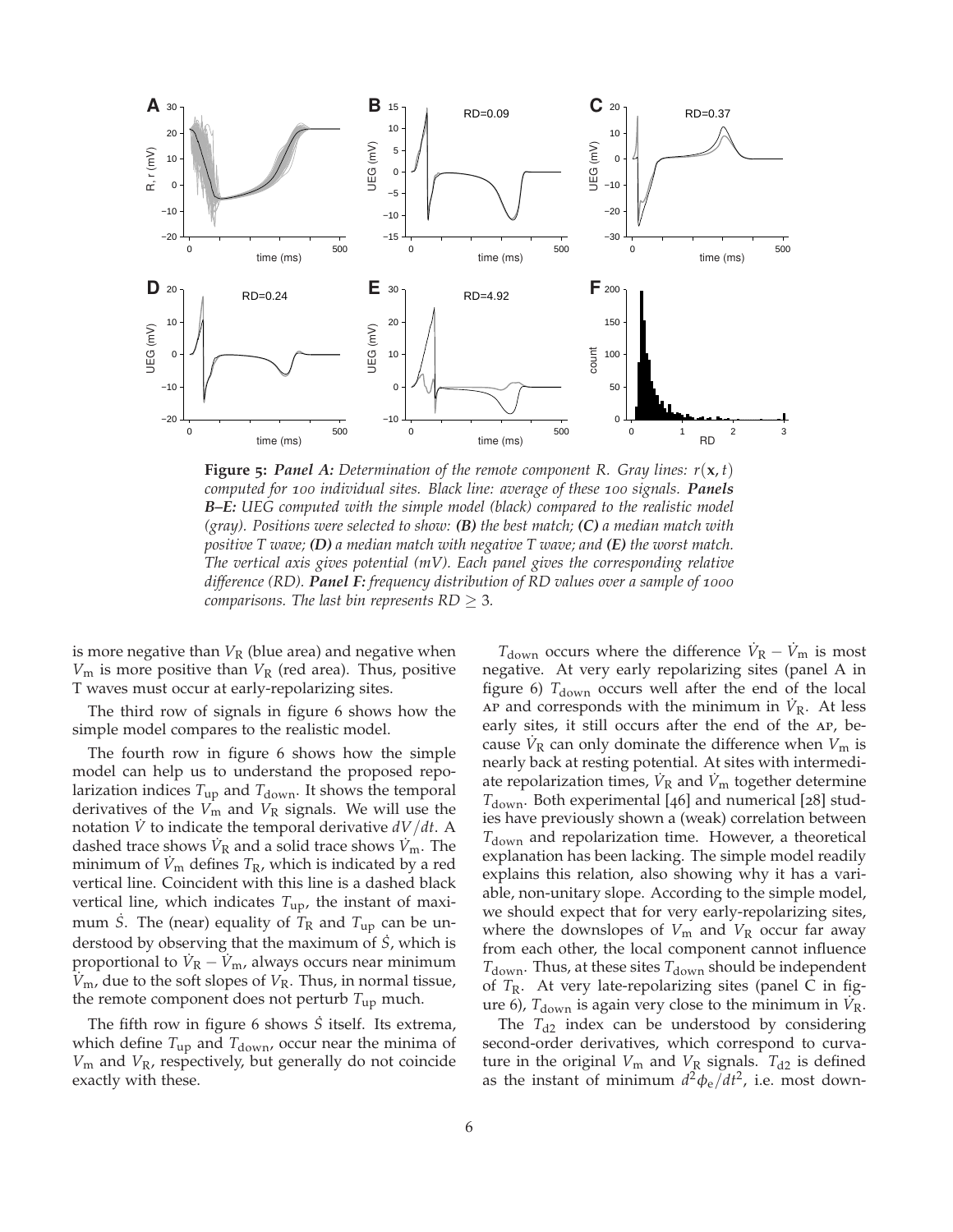

**Figure 6:** *Construction of UEGs with the simple model. The top frame in each panel shows simulated V*<sup>m</sup> *from three different locations in the model (solid line) and the location-independent V*<sup>R</sup> *(dashed). The second frame shows their downscaled and inverted difference, i.e. the UEG according to the simple model. In the third frame, this UEG (red) is compared to the UEG computed with the realistic model (black). The fourth frame shows the temporal derivatives*  $\dot{V}_{\rm m}$  *(solid line) and*  $\dot{V}_{\rm R}$  *(dashed). The fifth frame shows the temporal derivative of the UEG itself (computed with the simple model). Each red vertical line indicates*  $T_R$ *, i.e. the instant of minimum*  $\dot{V}_{\rm m}$ *. Each of these lines is half obscured by a dashed black line which indicates T*up*, leading to a black-red dashed line. Each dashed blue vertical line indicates* T<sub>down</sub>. **Panel A:** *positive T wave. Panel B: biphasic T wave. Panel C: negative T wave.*

ward curvature in  $\phi_e$ . According to the simple model, this corresponds to the most upward curvature in  $V_{\text{m}}$ , if distortion from  $V_R$  is negligible. This upward curvature occurs at the end of the AP, near T90 in healthy myocardium. Because  $V_R$  is a very smooth signal, its curvature is indeed negligible. This explains the small difference between  $T_{d2}$  and T90 (table 2). In positive T waves, the sharp turn in  $\phi_e$  leads in most cases to the apex of the wave. Thus, in positive T waves, *T*apex is close to  $T_{d2}$ .

We reported above that during apical pacing in the realistic model, 85 % of the myocardium showed positive T waves, while this was 44 % of sinus rhythm. The simple model explains this finding too. When the heart was paced at the apex, the basal region repolarized last. Because the reference electrode was near the base, this region was more strongly represented in  $V<sub>R</sub>$ , and its late repolarization prolonged V<sub>R</sub>. Since the majority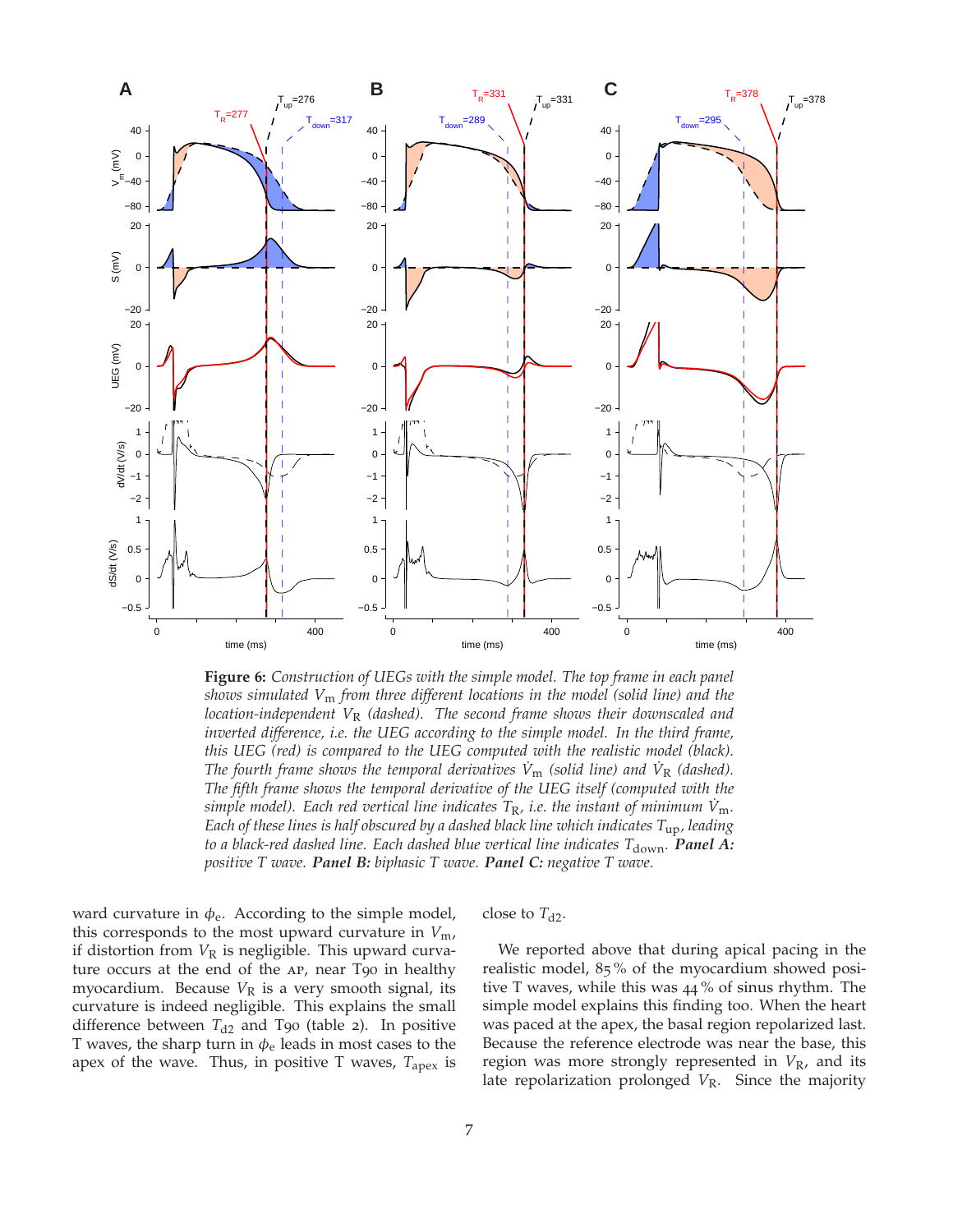of sites now repolarized earlier than *V*R, a majority of T waves became positive. During sinus rhythm positive T waves were a minority. An explanation for this is given in the Appendix: under the assumption that the myocardium is isotropic, only sites at the surface of the myocardium contribute to  $V_R$ . In the anisotropic heart this is not strictly true, but the surface still dominates. The fact that we used sites from the whole myocardium to determine  $V_R$  does not change this. Thus, the midmyocardial region has less influence on *V*R. In sinus rhythm, this region was the last to repolarize. Due to the small influence of this late-repolarizing tissue, repolarization of  $V_R$  during sinus rhythm occurred somewhat earlier than the average of the myocardium, making a larger volume of myocardium appear late-repolarizing and having negative T waves.

Although  $T_{\rm up}$  and  $T_{\rm R}$  are closely related, they do not coincide exactly. This can be understood in terms of the simple model as follows. In figure 7, the signals  $\dot{V}_{\text{m}}$ and  $\dot{V}_R$  are plotted in a short interval around  $\bar{T}_R$ . These signals correspond to the first column in figure 6. In this case,  $T_R$  (the instant of minimum  $V_m$ ) was 277 ms and  $T_{\text{up}}$  (the instant of maximum *S*) was 276 ms. The reason for this difference is that *S*˙ is determined by both  $\dot{V}_{\text{m}}$  and  $\dot{V}_{\text{R}}$ : From equation (5) it follows that  $\dot{S}(\mathbf{x}, t)$  is proportional to  $\dot{V}_R(t) - \dot{V}_m(x, t)$ . In the case of figure 7, the second derivative of  $V_m$  was smaller than the second derivative of  $V_R$  during a full sample interval before  $T_R$ , as shown by the tangent lines. Therefore, the difference  $\dot{V}_R - \dot{V}_m$  was slightly larger at  $t = 276$  ms than at  $t =$  $T_{\rm R}$ .

### **Discussion**

We have shown that in healthy tissue the local contribution to the ueg is essentially a downscaled inverted  $AP.$  The electrogram is positive when local  $V_m$  is more negative than  $V_R$ . This explains why T waves are positive for early-repolarizing cells. Cells with intermediate repolarization times have a  $V_m$  that initially stays above  $V_R$ , but descends below it in the final stage of repolarization. This explains their biphasic T waves. As observed experimentally [8, 17], such biphasic waves always have a negative part followed by a positive part. In late-repolarizing regions the T wave is negative because the local membrane is still depolarized while it is repolarized elsewhere.

Due to the relatively soft slopes of  $V_R$ , first- and second-order derivatives of the UEG are dominated by the derivatives of  $V_m$ . Thus, where  $V_m$  makes its steepest descent, the ueg makes its steepest ascent. This explains the near-equality of  $T_{\text{up}}$  and  $T_{\text{R}}$ . Where  $V_{\text{m}}$ turns most sharply upward, the UEG turns most sharply



**Figure 7:** *Illustration of difference between T*up *and T*R*. The first derivative of the membrane potential,*  $\dot{V}_{m}$ *, at the same location as the leftmost column in figure 6, is shown with solid dots, connected with line segments (1-ms sampling interval). The signal V*˙ <sup>R</sup> *is shown similarly with open circles. Computed tangent lines to both signals at*  $t = T_R - 0.5$  *ms demonstrate that the second derivative of*  $V_R$  *at this time is larger than the second derivative of V*m*, leading to a difference of 1 ms between T*up *and T*R*.*

downward. This explains the small difference between *T*d2, T90, and, in positive T waves, *T*apex. Only when  $V_m$  is very flat the slope of  $V_R$  can dominate the slope of the ueg. This leads to a coincidence of T<sub>down</sub> and the instant of minimum  $dV_R/dt$  for very late- and very early-repolarizing sites. At sites with intermediate repolarization times, this relation is modulated by the slope of the local *V*m, leading to a (weak) correlation between  $T_R$  and  $T_{down}$ .

### The ARI and alternatives

Wyatt et al. proposed the activation-recovery interval (ARI) as a substitute for the APD, which cannot easily be measured in vivo  $[45]$ . The ARI was measured from the time of steepest downstroke of the ueg to the time of steepest upstroke of its T wave. Comparison with transmembrane apd and with effective refractory period demonstrated the validity of this method [3, 8, 17, 21]. A simulation study with a cable model also confirmed the method, and demonstrated some of the circumstances in which it is less accurate [34].

Other authors proposed that, for positive T waves,  $T_{\text{down}}$  should be used instead of  $T_{\text{up}}$  [2, 13, 46]. The original rationale for this "alternative method" was that in some studies its results correlated better with the du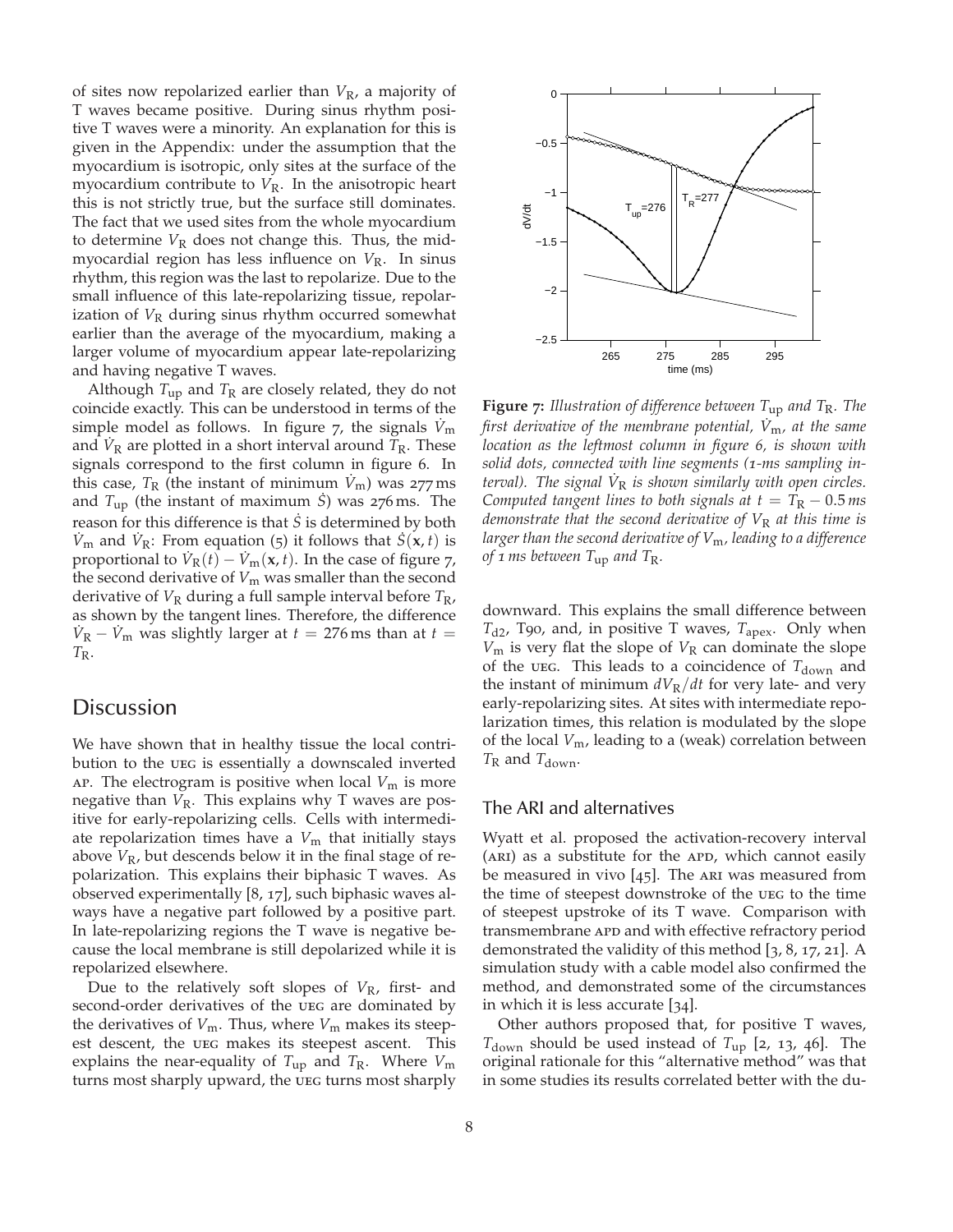ration of the monophasic action potential [2, 46]. The intuition that the end of the local T wave (i.e.  $T_{down}$  for positive T waves) should correspond to local  $T_R$  may also play a role.

Our simple model shows that in normal tissue, *T*up is temporally linked to  $T_R$ . This (simple) model is not suitable for all conditions. For example, it cannot faithfully simulate uegs in case of fibrosis or intracavitary measurements. It is possible that the relation fails there, e.g. because the active tissue is so sparse or so far from the exploring electrode that the slope of  $V_R$  can dominate the slope of the ueg, or because the tissue is too anisotropic. However, it is difficult to imagine that under these conditions the relation between  $T_R$  and  $T_{up}$ would be replaced by a relation between  $T_R$  and  $T_{down}$ . Such circumstances can only be studied with a more realistic model [29].

Another possible alternative for *T*up is the T-wave area, which correlates strongly with  $T_R$  [28, 42]. This relation may be useful as a last resort when *T*up cannot be measured. However, caution is necessary because other factors may influence T-wave area. It may be a useful index if such problems can be ruled out, or in order to assess local changes in APD. When there is no opportunity for a quantitative analysis, the polarity of the T wave can give a coarse estimate of local repolarization time with respect to the average of the ventricular myocardium.

In model studies,  $T_{d2}$  too has shown potential as an estimate for  $T_R$  or T90, but its sensitivity to noise may limit its applicability in practice [5]. For positive T waves, *T*apex is equally accurate.

#### Sources of inaccuracy in the ARI

Generally,  $T_{\text{up}}$  and  $T_{\text{R}}$  will not be exactly the same, because the ueg contains a remote component. At  $T_R$  itself, where  $\dot{V}_{\rm m}$  is minimal, the second derivative of  $V_{\rm m}$ ,  $\ddot{V}_{\text{m}}$ , is zero, so any signal component with a nonzero second derivative at  $T_R$  can modulate  $T_{up}$ . This displacement is limited to the interval in which the magnitude of  $\ddot{V}_{\text{m}}$  is smaller than that of the other components of the ueg. According to the simple model, the only other component is  $V_R$ . Its second derivative,  $\ddot{V}_R$ , is generally small but not zero at  $T_{\rm R}$ . If  $\ddot{V}_{\rm R} < 0$  at  $T_{\rm R}$ ,  $T_{\rm up}$ will be earlier than  $T_{\rm R}$ , and if  $\ddot{V}_{\rm R} > 0$  at  $T_{\rm R}$ ,  $T_{\rm up}$  will be later than *T*<sub>R</sub>.

In this study, the interval in which the absolute value of  $\hat{V}_{\text{m}}$  is small enough to allow a difference between  $T_{\rm up}$  and  $T_{\rm R}$  was generally less than 2 ms long. However, in failing [30] or ischemic myocytes, the ap can have a long, linear downslope, i.e. a long interval in which the absolute value of  $\ddot{V}_{m}$  is small. This can lead to considerable differences between  $T_{\rm up}$  and  $T_{\rm R}$  [17, 34]. The same problem occurs with atrial myocytes that lack a plateau in their ap [42].

#### Other ways to explain the UEG

Previous explanations of the validity of the ARI were based on propagation in a uniform cable, which is equivalent to plane-wave propagation in a uniform isotropic 3-D medium [17, 34]. Under the assumption that the repolarization wavefront travels with a fixed velocity and the final phase of the ap is temporally symmetric about  $T_R$ , a strict equivalence of  $T_{up}$  and the instant of minimum third temporal derivative of  $V<sub>m</sub>$  can be demonstrated [34]. A disadvantage of this approach is that the generalization to arbitrary repolarization sequences is not obvious.

Another ueg model that has been successful in providing insight is the oblique dipole layer [4]. Whereas this model is very useful in explaining anisotropic effects on the qrs complex, we think that it is not convenient for an explanation of the ARI and T-wave polarity.

The cable model can also be used to explain T-wave polarity. For depolarization wavefronts, this has been treated e.g. by Spach et al. [33]. With the signs inversed, this treatment is perfectly applicable to repolarization wavefronts. Just like the amplitude ratio of the R and S waves in the ueg contains information about depolarization time [10], the positive/negative amplitude ratio of the T wave gives information about repolarization time.

#### The remote component

The signal  $V_R$  was obtained in an ad-hoc way. In the Appendix, we argue that it can be interpreted as an average membrane potential. This average is not calculated over the entire myocardium, but only over its surface. In addition, different cells contribute to it with different weights, and these weights depend on the position of the reference electrode. This is to be expected, since the location of the reference is known to influence the ueg shape substantially. However, the amplitude of  $V_R$  is always similar to the ap amplitude, and its shape always represents a weighted average of remote ap.

### Modeling techniques used

In our "realistic model," dispersion of ap shape was based on inhomogeneous expression of ion channels and subunits. Presently, these inhomogeneities are insufficiently characterized to explain the dispersion of ap shape in the human heart and to obtain normal T waves in the ecg [7, 36, 37]. However, the similarity of results obtained with the realistic model for different repolarization sequences demonstrates that a faithful represen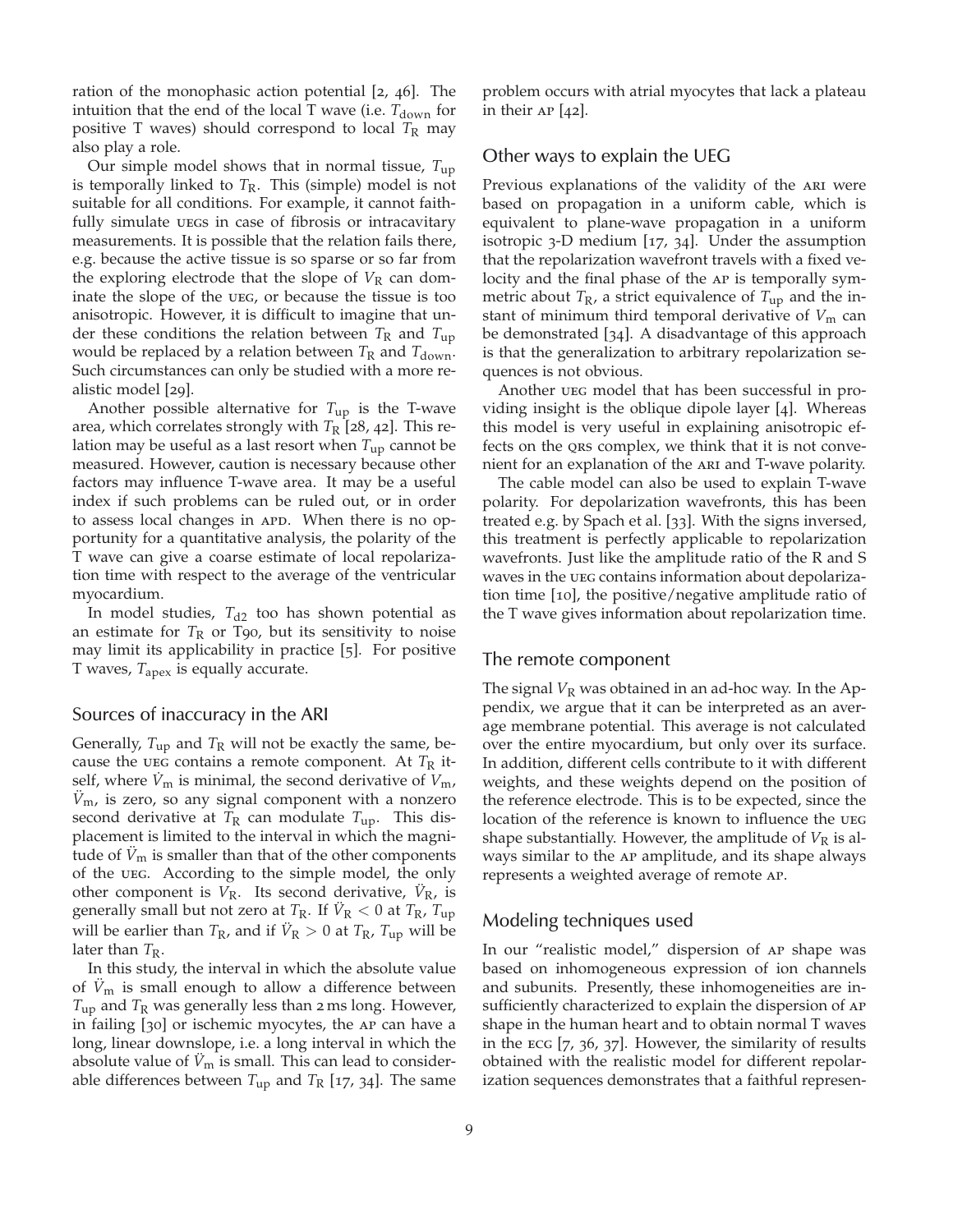tation of the true dispersion of ap shapes is not important for our study.

### **Conclusion**

In normal myocardium, the ueg can be understood (approximately) as the difference between an inverted action potential and a remote component. With this simple model, the mechanism and limitations of all proposed repolarization markers can be readily explained. The relation between *T*up and *T*R, which has previously been established both theoretically and experimentally, can now be understood intuitively.

In positive T waves, there is a weak correlation between  $T_{\text{down}}$  and  $T_{\text{R}}$ . In contrast to the (near) identity relation between  $T_{\rm up}$  and  $T_{\rm R}$ , the relation between  $T_{\rm down}$ and *T*<sub>R</sub> has a variable, non-unitary slope. A theoretical basis for their correlation has been lacking. The simple model explains the correlation, and the non-unitary slope of the relation, making clear that this relation should not be exploited for the determination of repolarization times.

We confirm the conclusion that  $T_{\text{up}}$  is the best estimate of  $T_R$ , regardless of T-wave sign.  $T_{d2}$  and  $T_{apex}$ may sometimes be useful. T<sub>down</sub> should never be used.

### Grants

Computational resources for this work were provided by the Réseau québécois de calcul de haute performance (RQCHP).

This study was partially supported by the Netherlands Heart Foundation, grant nr. 2005B092.

M. Potse was partially supported by the Fonds de la recherche en santé du Québec (FRSQ), through the Research Center of Sacré-Coeur Hospital, Montreal, Quebec, Canada.

### References

- [1] Bayés de Luna A, Batchvarov VN, Malik M: The morphology of the electrocardiogram. In Camm AJ, Lüscher TF, Serruys PW, eds., *The ESC Textbook of Cardiovascular Medicine*. Blackwell Publishing, 2006.
- [2] Chen PS, Moser KM, Dembitsky WP, Auger WR, Daily PO, Calisi CM, Jamieson SW, Feld GK: Epicardial activation and repolarization patterns in patients with right ventricular hypertrophy. *Circulation* 83: 104–118, 1991.
- [3] Chinushi M, Tagawa M, Kasai H, Washizuka T, Abe A, Furushima H, Aizawa Y: Correlation between the effective refractory period and activation-recovery interval calculated from the intracardiac unipolar electrogram of humans with and without dl-sotalol treatment. *Jpn. Circ. J.* 65: 702–706, 2001.
- [4] Colli-Franzone P, Guerri L, Viganotti C, Macchi E, Baruffi S, Spaggiari S, Taccardi B: Potential fields generated by oblique dipole layers modeling excitation wavefronts in the anisotropic myocardium; comparison with potential fields elicited by paced dog hearts in a volume conductor. *Circ. Res.* 51: 330–346, 1982.
- [5] Colli Franzone P, Pavarino LF, Scacchi S, Taccardi B: Determining recovery times from transmembrane action potentials and unipolar electrograms in normal heart tissue. In Sachse FB, Seemann G, eds., *Proceedings of the Functional Imaging and Modeling of the Heart conference*, volume 4466 of *Lecture Notes in Computer Science*, pages 139–149. Springer, 2007.
- [6] Colli Franzone P, Pavarino LF, Scacchi S, Taccardi B: Monophasic action potentials generated by bidomain modeling as a tool for detecting cardiac repolarization times. *Am. J. Physiol. Heart Circ. Physiol.* 293: H2771–2785, 2007.
- [7] Conrath CE, Opthof T: Ventricular repolarization: An overview of (patho)physiology, sympathetic effects and genetic aspects. *Prog. Biophys. Mol. Biol.* 92: 269–307, 2006.
- [8] Coronel R, de Bakker JMT, Wilms-Schopman FJG, Opthof T, Linnenbank AC, Belterman CN, Janse MJ: Monophasic action potentials and activation recovery intervals as measures of ventricular action potential duration: Experimental evidence to resolve some controversies. *Heart Rhythm* 3: 1043–1050, 2006.
- [9] Coronel R, Opthof T, de Bakker JM, Janse MJ: The downslope of a positive T-wave of a local electrogram reflects remote activity. *Heart Rhythm* 4: 121, 2006. (letter).
- [10] de Bakker JMT, Hauer RNW, Simmers TA: Activation mapping: Unipolar versus bipolar recording. In Zipes DP, Jalife J, eds., *Cardiac Electrophysiology: From Cell to Bedside*, pages 1068–1078. Saunders, Philadelphia, PA, second edition. 1994, ISBN 0-7216-4941-6: chapter 94.
- [11] Di Diego J, Cordeiro J, Goodrow RJ, Fish JM, Zygmunt AC, Pérez G, Scornik F, Antzelevitch C: Ionic and cellular basis for the predominance of the Brugada syndrome phenotype in males. *Circulation* 106: 2004–2011, 2002.
- [12] Durrer D, van Dam RT, Freud GE, Janse MJ, Meijler FL, Arzbaecher RC: Total excitation of the isolated human heart. *Circulation* 41: 899–912, 1970.
- [13] Gepstein L, Hayam G, Ben-Haim SA: Activationrepolarization coupling in the normal swine endocardium. *Circulation* 96: 4036–4043, 1997.
- [14] Geselowitz DB: On the theory of the electrocardiogram. *Proc. IEEE* 77: 857–876, 1989.
- [15] Geselowitz DB: Description of cardiac sources in anisotropic cardiac muscle; application of the bidomain model. *J. Electrocardiol.* 25 Suppl., 1992.
- [16] Gulrajani RM: *Bioelectricity and Biomagnetism*. New York, NY: Wiley, 1998. ISBN 0-47124-852-5.
- [17] Haws CW, Lux RL: Correlation between in vivo transmembrane action potential durations and activationrecovery intervals from electrograms. Effects of interventions that alter repolarization time. *Circulation* 81: 281– 288, 1990.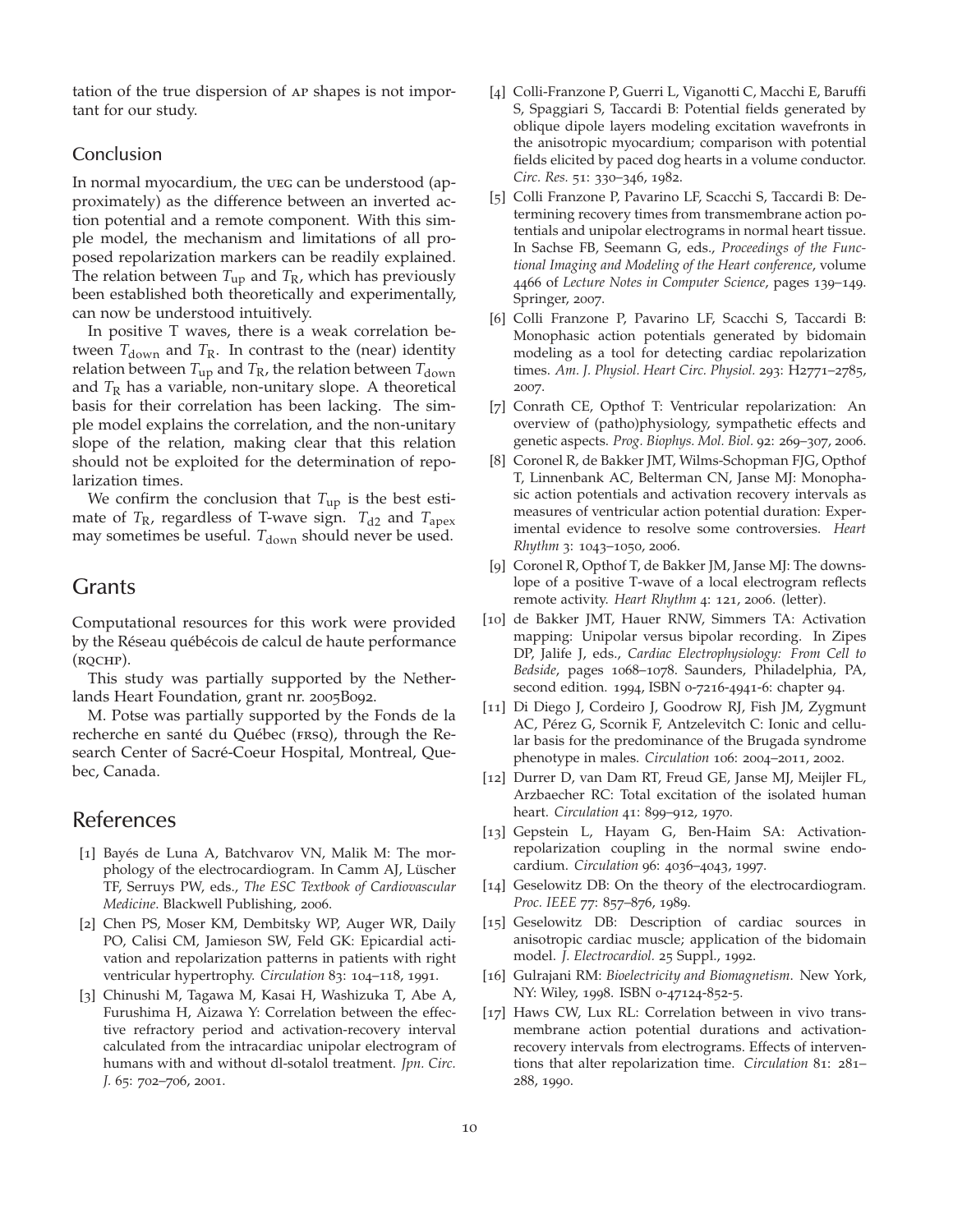- [18] Hodgkin AL, Rushton WAH: The electrical constants of a crustacean nerve fibre. *Proc. Roy. Soc. Lond. B* 133: 444– 479, 1946.
- [19] Lorange M, Gulrajani RM: A computer heart model incorporating anisotropic propagation: I. Model construction and simulation of normal activation. *J. Electrocardiol.* 26: 245–261, 1993.
- [20] McFee R, Johnston FD: Electrocardiographic leads; I. introduction. *Circulation* 8: 554–568, 1953.
- [21] Millar CK, Kralios FA, Lux RL: Correlation between refractory periods and activation-recovery intervals from electrograms: effects of rate and adrenergic interventions. *Circulation* 72: 1372–1379, 1985.
- [22] Miller WT, III, Geselowitz DB: Simulation studies of the electrocardiogram; I. The normal heart. *Circ. Res.* 43: 301– 315, 1978.
- [23] Nagase S, Kusano KF, Morita H, Ohe T: Reply: Repolarization measurement in Brugada syndrome. *J. Am. Coll. Cardiol.* 52: 674–675, 2008. (letter).
- [24] Plank G, Zhou L, Greenstein JL, Cortassa S, Winslow RL, O'Rourke B, Trayanova NA: From mitochondrial ion channels to arrhythmias in the heart: computational techniques to bridge the spatio-temporal scales. *Phil. Trans. Roy. Soc. A.* 366: 3381–3409, 2008.
- [25] Plonsey R, Barr RC: Current flow patterns in twodimensional anisotropic bisyncytia with normal and extreme conductivities. *Biophys. J.* 45: 557–571, 1984.
- [26] Plonsey R, Fleming D: *Bioelectric Phenomena*. New York: McGraw-Hill, 1969.
- [27] Potse M, Dubé B, Richer J, Vinet A, Gulrajani RM: A comparison of monodomain and bidomain reaction-diffusion models for action potential propagation in the human heart. *IEEE Trans. Biomed. Eng.* 53: 2425–2435, 2006.
- [28] Potse M, Coronel R, Opthof T, Vinet A: The positive T wave. *Anatol. J. Cardiol.* 7 Suppl. 1: 164–167, 2007. (Proceedings of the 34th Int. Con. Electrocardiol.).
- [29] Potse M, Coronel R, Opthof T, Vinet A: Simulating Twave parameters of local extracellular electrograms with a whole-heart bidomain reaction-diffusion model: Size matters! In *Proc. 29th Annu. Int. Conf. IEEE EMBS*, pages 6644–6647, Lyon, France. 2007.
- [30] Priebe L, Beuckelmann DJ: Simulation study of cellular electric properties in heart failure. *Circ. Res.* 82: 1206– 1223, 1998.
- [31] Roth BJ: Electrical conductivity values used with the bidomain model of cardiac tissue. *IEEE Trans. Biomed. Eng.* 44: 326–328, 1997.
- [32] Savard P, Cardinal R, Nadeau R, Armour JA: Epicardial distribution of ST segment and T wave changes produced by stimulation of intrathoracic ganglia or cardiopulmonary nerves in dogs. *J. Auton. Nerv. Syst.* 34: 47–58, 1991.
- [33] Spach MS, Barr RC, Serwer GA, Kootsey JM, Johnson EA: Extracellular potentials related to intracellular action potentials in the dog Purkinje system. *Circ. Res.* 30: 505–519, 1972.
- [34] Steinhaus BM: Estimating cardiac transmembrane activation and recovery times from unipolar and bipolar extracellular electrograms: A simulation study. *Circ. Res.* 64: 449–462, 1989.
- [35] Surawicz B, Saito S: Exercise testing for detection of myocardial ischemia in patients with abnormal electrocardiograms at rest. *Am. J. Cardiol.* 41: 943–951, 1978.
- [36] Taggart P, Sutton PMI, Opthof T, Coronel R, Trimlett R, Pugsley W, Kallis P: Transmural repolarisation in the left ventricle in humans during normoxia and ischaemia. *Cardiovasc. Res.* 50: 454–462, 2001.
- [37] ten Tusscher KHWJ, Noble D, Noble PJ, Panfilov AV: A model for human ventricular tissue. *Am. J. Physiol. Heart Circ. Physiol.* 286: H1573–H1589, 2004.
- [38] Trudel MC, Dubé B, Potse M, Gulrajani RM, Leon LJ: Simulation of propagation in a membrane-based computer heart model with parallel processing. *IEEE Trans. Biomed. Eng.* 51: 1319–1329, 2004.
- [39] van Oosterom A, Jacquemet V: Genesis of the P wave: Atrial signals as generated by the equivalent double layer source model. *Europace* 7 Suppl 2: S21–S20, 2005.
- [40] van Oosterom A: Genesis of the T wave as based on an equivalent surface source model. *J. Electrocardiol.* 34 Suppl.: 217–227, 2001.
- [41] Vigmond EJ, Weber dos Santos R, Prassl AJ, Deo M, Plank G, Bauer S: Solvers for the cardiac bidomain equations. *Prog. Biophys. Mol. Biol.* 96: 3–18, 2007.
- [42] Vigmond EJ, Tsoi V, Yin YL, Pagé P, Vinet A: Estimating atrial action potential duration from electrograms. *IEEE Trans. Biomed. Eng.* , 2009. (published ahead of print).
- [43] Volders PGA, Sipido KR, Carmeliet E, Spätjens RLHMG, Wellens HJJ, Vos MA: Repolarizing  $K^+$  currents  $I_{TO1}$  and  $I_{\text{Ks}}$  are larger in right than left canine ventricular midmyocardium. *Circulation* 99: 206–210, 1999.
- [44] Weiss DL, Seemann G, Dössel O: The end of T wave need not coincide with final repolarization in tissue: a simulation study. *Heart Rhythm* 4 Suppl.: S159, 2007.
- [45] Wyatt RF, Burgess MJ, Evans AK, Lux RL, Abildskov JA, Tsutsumi T: Estimation of ventricular transmembrane action potential durations and repolarization times from unipolar electrograms. *Am. J. Cardiol.* 47 (Part II): 488, 1981. (abstract).
- [46] Yue AM, Paisey JR, Robinson S, Betts TR, Roberts PR, Morgan JM: Determination of human ventricular repolarization by noncontact mapping; validation with monophasic action potential recordings. *Circulation* 110: 1343–1350, 2004.
- [47] Yue AM: The controversy over measurement of activation recovery intervals continues. *Heart Rhythm* 4: 120–121, 2006. (letter).
- [48] Yue AM: Repolarization measurement in Brugada syndrome. *J. Am. Coll. Cardiol.* 52: 674, 2008. (letter).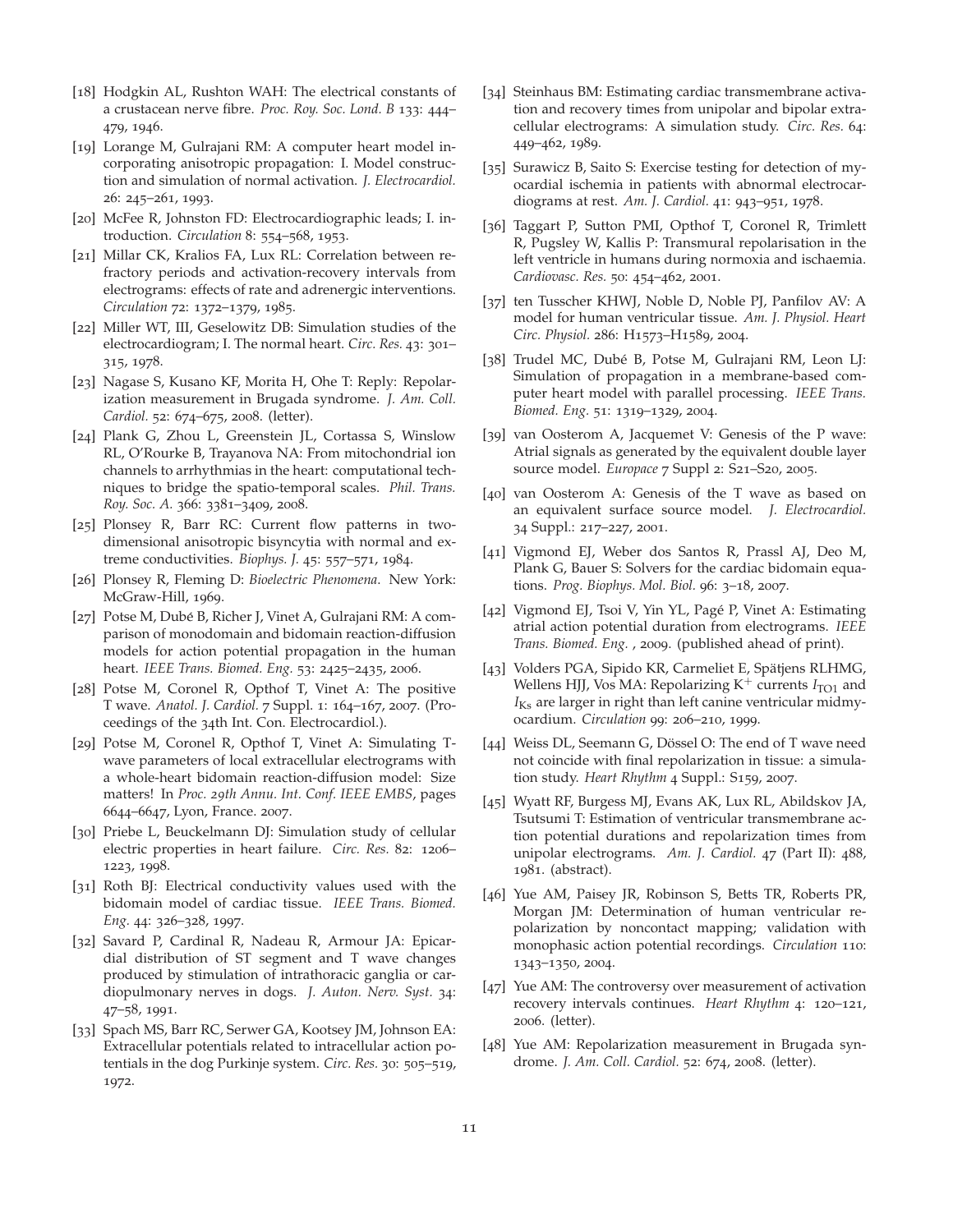## Appendix: Rationale for the Simple model

The bidomain model is the theoretical basis for almost all current modeling work in cardiac electrophysiology [14, 22, 24, 41]. It approximates the myocardium with two continuous domains. The "intracellular domain" represents the interior of myocytes and gap junctions, while the "extracellular domain" represents the interstitium. Intracavitary blood and connective tissue can be thought of as an extension of the extracellular domain [27]. The electric conductivity of each domain is represented by conductivity tensor fields **G**<sup>i</sup> and **G**e, respectively. The bidomain model states that all current that leaves one domain at a given location must enter the other domain at the same location:

$$
\nabla \cdot \mathbf{G}_i(\mathbf{x}) \nabla \phi_i(\mathbf{x}, t) = -\nabla \cdot \mathbf{G}_e(\mathbf{x}) \nabla \phi_e(\mathbf{x}, t) \qquad (7)
$$

where  $\phi_i$  and  $\phi_e$  are the intracellular and extracellular potential fields. Using the transmembrane potential

$$
V_{\mathbf{m}}(\mathbf{x},t) = \phi_{\mathbf{i}}(\mathbf{x},t) - \phi_{\mathbf{e}}(\mathbf{x},t)
$$
 (8)

the bidomain equation can be rewritten as

$$
\nabla \cdot \left[ \mathbf{G}_{i}(\mathbf{x}) + \mathbf{G}_{e}(\mathbf{x}) \right] \nabla \phi_{e}(\mathbf{x}, t) = -\nabla \cdot \mathbf{G}_{i}(\mathbf{x}) \nabla V_{m}(\mathbf{x}, t).
$$
\n(9)

This equation allows the computation of  $\phi_e(\mathbf{x}, t)$  from a known distribution of  $V_m$ . It only determines  $\phi_e$  up to an arbitrary offset potential, which is fixed by defining  $\phi_e$ (**y**, *t*) to be zero at the location, **y**, of the reference electrode. Since (9) is an implicit equation which must be satisfied for all **x**, it can only be solved in general by computing  $\phi_e$  throughout the heart at once by solving a large system of linear equations [27]. The realistic model employed in this study uses this method. This solution process can not be intuitively understood. To arrive at an equation that can be easily understood, we assume **G**<sup>i</sup> and **G**<sup>e</sup> to be homogeneous and isotropic, so that we can represent them by scalars  $g_i$  and  $g_e$  and write

$$
(g_i + g_e)\nabla^2 \phi_e(\mathbf{x}, t) = -g_i \nabla^2 V_m(\mathbf{x}, t). \tag{10}
$$

In the absence of boundaries, the general solution of this equation is

$$
\phi_{\rm e}(\mathbf{x},t) = -\frac{g_{\rm i}}{g_{\rm i} + g_{\rm e}} V_{\rm m}(\mathbf{x},t) + \phi_{\rm off}(t) \tag{11}
$$

where  $\phi_{\text{off}}(t)$  is an undefined offset potential [25]. Due to the assumption of isotropy, this equation for 3-D tissue is the same as the expression for  $\phi_e$  in the onedimensional cable [16, 18, 25]. The first term in equation (11) is our expression for the local component,  $L(\mathbf{x}, t)$ .

If we define the extracellular potential at a reference location, **y**, to be zero:  $\phi_e(y, t) \equiv 0$ , we find the following expression for the offset potential:

$$
\phi_{\rm off}(t) = \frac{g_i}{g_i + g_e} V_{\rm m}(\mathbf{y}, t)
$$
\n(12)

Thus, bipolar electrograms can be computed with equation  $(11)$ . For the UEG, a reference location in a passive medium (inactive tissue, blood, or perfusion fluid) must be used. This situation cannot be modeled realistically with an infinite-medium approach as used above. Therefore we seek to replace  $\phi_{off}(t)$  in equation (11) by a more general remote component *R*(*t*) that can account for the inhomogeneities and boundaries of the body.

There are essentially two methods to compute UEGS in a bounded and inhomogeneous body. The first is to use a differential equation like (9). This is the approach taken by the realistic model used in this study. As stated above, it has the disadvantage of providing little insight in the mechanisms underlying the ueg. The second method is based on integral rather than differential expressions. A suitable integral-based method was proposed by Geselowitz in a brief conference paper [15]; details of his derivations are given in earlier work [14]. The method is based on what is now called an "equivalent double layer" [39]. Assume that a current *I*app is injected through an exploring electrode at a point **x** inside the myocardium, and leaves through a reference electrode located at a point **y** outside the myocardium. The resulting current field inside the body, including the myocardium, is denoted as  $J_{xy}$ . The field  $J_{xy}/I_{app}$  is traditionally called the "lead field" [20] or "lead vector field" [26] for the given pair of electrodes. Assuming isotropic extracellular and intracellular media, the ueg, i.e., the potential difference between the two electrodes, *V***xy**, can then be expressed as

$$
V_{xy} = -\frac{g_i}{g_i + g_e} \left[ V_m(\mathbf{x}, t) + \frac{1}{I_{app}} \int_S V_m \mathbf{J}_{xy} \cdot d\mathbf{S} \right] \tag{13}
$$

where *S* is the surface of the active myocardium, over which the product of *V*<sup>m</sup> and **Jxy** is integrated [15]. Comparison with equations (5) and (11) confirms the expression for the local component,  $L(\mathbf{x}, t)$ , and identifies the term involving the surface integral as what we named the remote component  $R(x, t)$  of the ueg. It is not obvious from this expression that *R* depends little on the position of the exploring electrode. Therefore we calculated lead fields **Jxy** (using the same software as for the realistic model [27]) and evaluated the expression

$$
R_{\mathbf{x}_n\mathbf{y}} = -\frac{g_i}{g_i + g_e} \frac{1}{I_{\rm app}} \int_S V_{\rm m} \mathbf{J}_{\mathbf{x}\mathbf{y}} \cdot d\mathbf{S} \tag{14}
$$

for five different positions  $\{x_n, n = 1...5\}$  of the exploring electrode and a reference electrode at location **y**